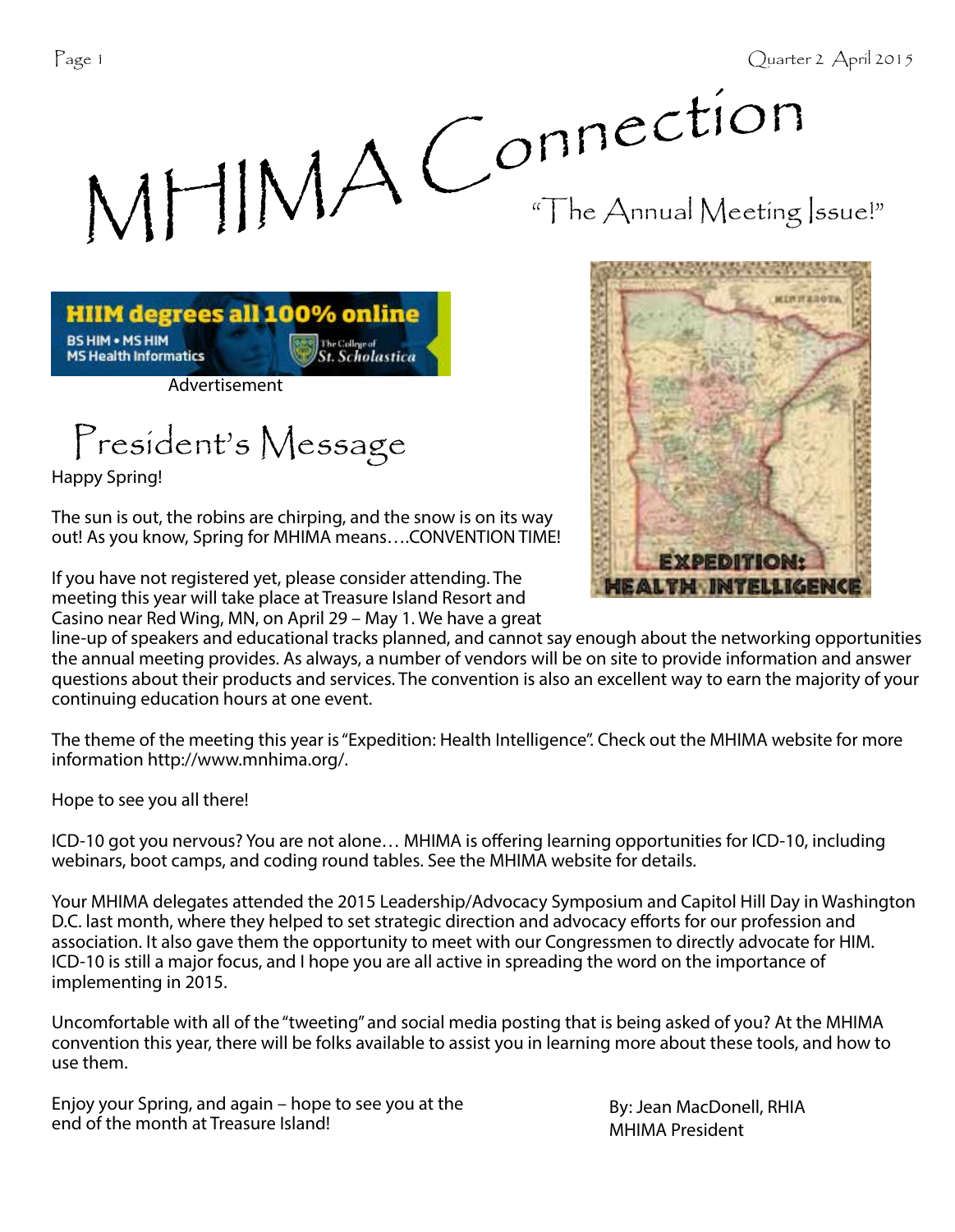# 2015 Annual Meeting Agenda

# Wednesday, April 29th

| 7:30-5:00   | <b>Registration in the Pre-Function Area</b>                   |  |  |  |
|-------------|----------------------------------------------------------------|--|--|--|
| 7:30-9:30   | <b>Breakfast Buffet-Island Event Center</b>                    |  |  |  |
| 8:30-8:45   | Welcome to the 2015 Annual Meeting                             |  |  |  |
| 8:45-9:00   | The 12 Days of HIM skit                                        |  |  |  |
| 9:00-10:00  | Personal Health Information is Saving Grace                    |  |  |  |
| 10:00-10:30 | Break in Exhibit Hall- Full Deck Area- Visit with Exhibitors!  |  |  |  |
| 10:30-11:30 | Information Governance: An Imperative Role for HIM             |  |  |  |
| 11:30-12:30 | HIM Without Walls: 2015 AHIMA Report to the CSA's              |  |  |  |
| 12:30-1:30  | <b>Buffet Lunch in Island Event Center</b>                     |  |  |  |
| $1:30-2:30$ | Hunting for Sanity- The Ultimate Treasure                      |  |  |  |
| $2:30-3:30$ | Using Healthcare Trends in Your Organization                   |  |  |  |
| $3:30-4:00$ | <b>Break in Exhibit Area</b>                                   |  |  |  |
| 4:00-5:00   | Becoming a Super Hero: How to Brand Your Way to Career Success |  |  |  |
| $5:30-7:00$ | MHIMA Networking/Vendor Reception- Island Bowl                 |  |  |  |

### Thursday, April 30th

| $7:30$ am $-5:00$ pm  | <b>Registration in the Pre-Function Area</b>                                                                                                     |                                                                    |                                                                                                            |  |  |  |  |
|-----------------------|--------------------------------------------------------------------------------------------------------------------------------------------------|--------------------------------------------------------------------|------------------------------------------------------------------------------------------------------------|--|--|--|--|
| $7:30$ am - 9:30 am   | <b>Breakfast Buffet - Island Event Center</b>                                                                                                    |                                                                    |                                                                                                            |  |  |  |  |
| $8:30 - 9:30$ am      | <b>Creating the Conditions for Health and the Role of Health Information Management</b>                                                          |                                                                    |                                                                                                            |  |  |  |  |
| $9:30 - 10:30$ am     | A Field Guide to HIM Leadership                                                                                                                  |                                                                    |                                                                                                            |  |  |  |  |
| $10:30 - 11:15$ am    | Break in Exhibit Hall - Full Deck Area - Visit with Exhibitors!<br><b>Silent Auction continues - Board Room</b>                                  |                                                                    |                                                                                                            |  |  |  |  |
| 11:15 am $-$ 12:00 pm | <b>MHIMA Annual Business Meeting - Island Event Center</b>                                                                                       |                                                                    |                                                                                                            |  |  |  |  |
| $12:00 - 12:30$       | Time to Visit Exhibit Hall and Silent Auction                                                                                                    |                                                                    |                                                                                                            |  |  |  |  |
| $12:30 - 1:30$        | Distinguished Member Luncheon - Island Event Center<br>Tables Sponsored by TriPoint Health Care Solutions, LLC and 3M Health Information Systems |                                                                    |                                                                                                            |  |  |  |  |
|                       | Track 1<br><b>Paving the Way - Student Track</b>                                                                                                 | Track 2<br><b>HIM Skills Development</b>                           | Track <sub>3</sub><br><b>Electronic Health Record</b>                                                      |  |  |  |  |
|                       | <b>CAPRI</b>                                                                                                                                     | <b>TAHITI</b>                                                      | <b>ISLAND EVENT CENTER</b>                                                                                 |  |  |  |  |
| $1:30 - 2:30$ pm      | <b>Exam Prep</b>                                                                                                                                 | <b>Microsoft Excel Tips &amp; Tricks</b>                           | <b>EHR Evolution/Optimization: From</b><br><b>Meaningful Use to Meaningfully Using</b>                     |  |  |  |  |
| $2:30 - 3:30$ pm      | <b>Exam Prep</b><br>(continued from above)                                                                                                       | <b>Productivity Tracking Using</b><br><b>Microsoft Access 2010</b> | myPHR: Prepare. Progress. Protect. How<br>to Create and Maintain Your Own<br>Personal Health Record (PHR). |  |  |  |  |
| $3:30 - 4:00$ pm      | <b>Break in Exhibit Area</b>                                                                                                                     |                                                                    |                                                                                                            |  |  |  |  |
| $4:00 - 5:00$ pm      | New in the Workforce - How to Get<br>the Job Without the Experience                                                                              | <b>Project Management for the HIM</b><br><b>Professional</b>       | <b>Engaging Your Physicians to Improve</b><br><b>Documentation</b>                                         |  |  |  |  |

I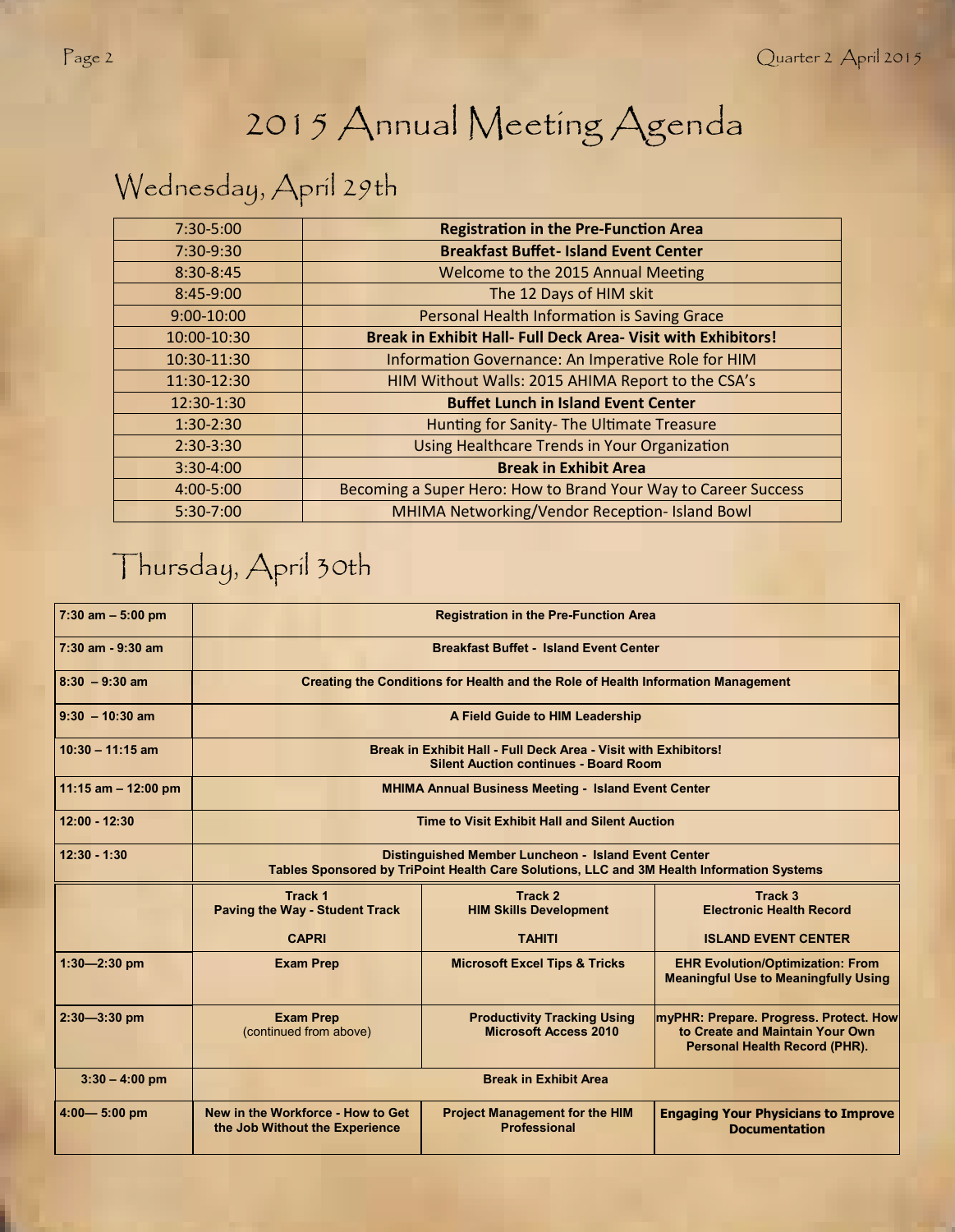# 2015 Annual Meeting Agenda

### Friday, May 1st

| $7:00-$<br>12:00  | <b>Registration in the Pre-Function Area</b> |                                 |                                       |                                    |              |  |  |
|-------------------|----------------------------------------------|---------------------------------|---------------------------------------|------------------------------------|--------------|--|--|
| $7:30-$<br>9:30   | <b>Breakfast Buffet-Island Event Center</b>  |                                 |                                       |                                    |              |  |  |
|                   | Track 1                                      | Track 2                         | Track 3                               | Track 4                            | Track 5      |  |  |
|                   | Privacy &                                    | <b>Clinical</b>                 | <b>Road Less</b>                      | <b>Health</b>                      | Educator's   |  |  |
|                   | Security                                     | <b>Documentation/Coding</b>     | <b>Traveled</b>                       | Management                         | <b>Track</b> |  |  |
|                   | <b>BEAR</b>                                  | <b>TAHITI</b>                   | <b>BUFFALO</b>                        | Technology                         | <b>BOARD</b> |  |  |
|                   |                                              |                                 |                                       | <b>CAPRI</b>                       | <b>ROOM</b>  |  |  |
| $8:00-$           | Patient                                      | <b>Coding Proficiency for</b>   | <b>OPPS 2015:</b>                     | <b>Using</b>                       | Educator's   |  |  |
| 9:00              | Privacy:                                     | <b>Home Care and</b>            | Challenges &                          | <b>Microsoft</b>                   | Session      |  |  |
|                   | What's                                       | Hospice                         | Opportunities                         | <b>Excel for</b>                   | 8:00-9:30    |  |  |
|                   | Trending?                                    |                                 | for Rural                             | Intermediate                       |              |  |  |
|                   |                                              |                                 | <b>Providers</b>                      | and Advanced                       |              |  |  |
|                   |                                              |                                 |                                       | <b>Health Data</b>                 |              |  |  |
|                   |                                              |                                 |                                       | Analytics                          |              |  |  |
| $9:00-$           | Management                                   | Long Term Care ICD-9-           | A Day in the Life                     | Enterprise                         |              |  |  |
| 10:00             | <b>Business</b>                              | <b>CM Coding: Impact on</b>     | of A Cancer                           | Record                             |              |  |  |
|                   | Associate                                    | MDS 3.0,                        | Registrar                             | Management:                        |              |  |  |
|                   | <b>Agreements</b>                            | Reimbursement,                  |                                       | <b>Our Start to</b>                |              |  |  |
|                   | and Ensuring                                 | <b>Quality Measures</b>         |                                       | Information                        |              |  |  |
|                   | Compliance                                   |                                 |                                       | Governance                         |              |  |  |
|                   | with Business                                |                                 |                                       | at Children's                      |              |  |  |
|                   | <b>Associates</b>                            |                                 |                                       | of MN                              |              |  |  |
| $10:00 -$         | <b>Break in Pre-Function Area</b>            |                                 |                                       |                                    |              |  |  |
| 10:30             |                                              |                                 |                                       |                                    |              |  |  |
| $10:30-$<br>11:30 | Maintaining                                  | Implementing ICD-10-            | <b>Evolution of</b><br>Reimbursement: | <b>HIM Meets</b>                   |              |  |  |
|                   | Intelligence<br>in Health                    | <b>CM</b> in Long Term Care:    |                                       | Patient<br>Portals:                |              |  |  |
|                   | Information                                  | Prepare for the<br>Conversation | Impact of                             |                                    |              |  |  |
|                   |                                              |                                 | Population                            | <b>Opening New</b>                 |              |  |  |
|                   | and Social                                   |                                 | <b>Health and</b>                     | Doors and                          |              |  |  |
|                   | <b>Media</b>                                 |                                 | Clinically                            | Addressing                         |              |  |  |
|                   |                                              |                                 | Integrated                            | <b>New</b>                         |              |  |  |
| $11:30-$          |                                              |                                 | <b>Networks</b><br>Evaluation &       | <b>Challenges</b><br><b>Health</b> |              |  |  |
| 12:30             | <b>Managing</b><br><b>HIPAA</b> in the       | Implementing ICD-10-            |                                       | <b>Informatics</b>                 |              |  |  |
|                   |                                              | <b>CM</b> in Long Term Care:    | Management                            |                                    |              |  |  |
|                   | Physician                                    | Prepare for the                 | (CPT Coding)                          |                                    |              |  |  |
|                   | <b>Clinic Practice</b>                       | Conversation                    | Refresher                             |                                    |              |  |  |

See you there!!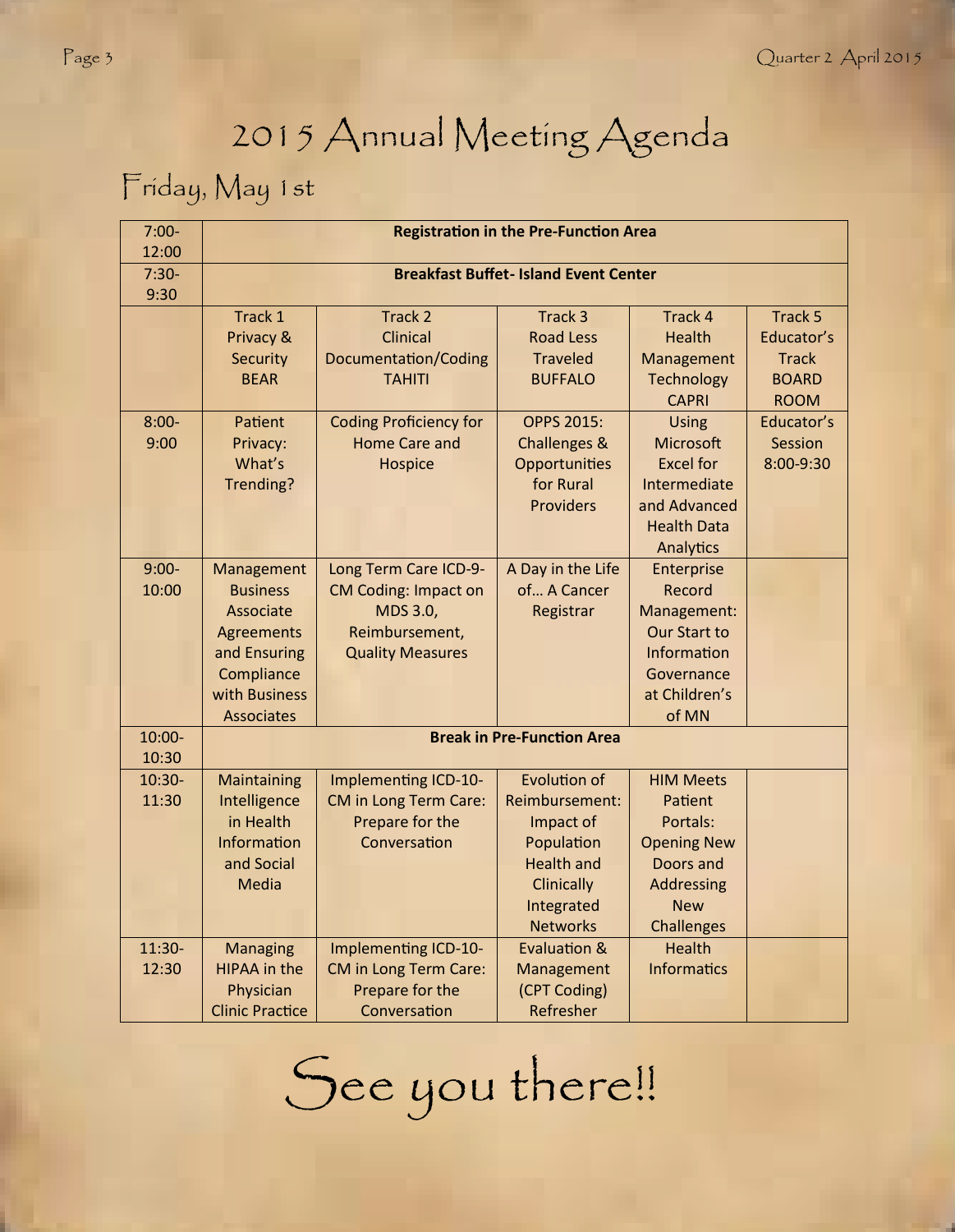# 2015 Annual Meeting Update

The table is set, the vendors are coming and the Expedition to Health Intelligence is about to set sail! Mallory and Brenda, along with many enthusiastic committee members, are putting the final touches on the 2015 MHIMA Annual Meeting. There are some great speakers joining us on our adventure this year from across the entire HIM realm. The program of events can be found on the MHIMA website.

There are a lot of fun new activities going on during the meeting as well this year that we are excited about. We would like to thank our subcommittees who have had a huge role in planning these events!

- The Vendor Reception will be holding a couple different activities, including some bowling, in the Treasure Island Bowling Center which will take place on Wednesday evening. Be sure to come check it out and kick back for a bit!
- The Distinguished Member luncheon will be held on Thursday, where we will take some time to honor the nominated individual.
- The Scholarship Committee (formerly known as the Silent Auction Committee) will be adding some new flavor to this piece of the meeting. Along with donations of gift baskets, etc., there will also be a Wine Wall and a Coffee Corner with some chances to win some prizes. Don't forget to check this out while you are on your journey!
	- This year there will be a Treasure Hunt activity going on as well. For more information, be sure to take a look in your program book that is given to you at the Registration Booth. It should be a lot of fun!

Throughout our three day adventure we have pulled the best of the best to share their intelligence with you. Our excitement is building each and every day. Soon the time will come and memories will be made. So, pack your bags, grab your compass, and head to the Island. See you soon!

> By: Mallory Young, RHIA & Brenda Peschl, MS, RHIA

**REGISTER NOW!! http://www.mnhima.org/aboutus/aboutus6.html**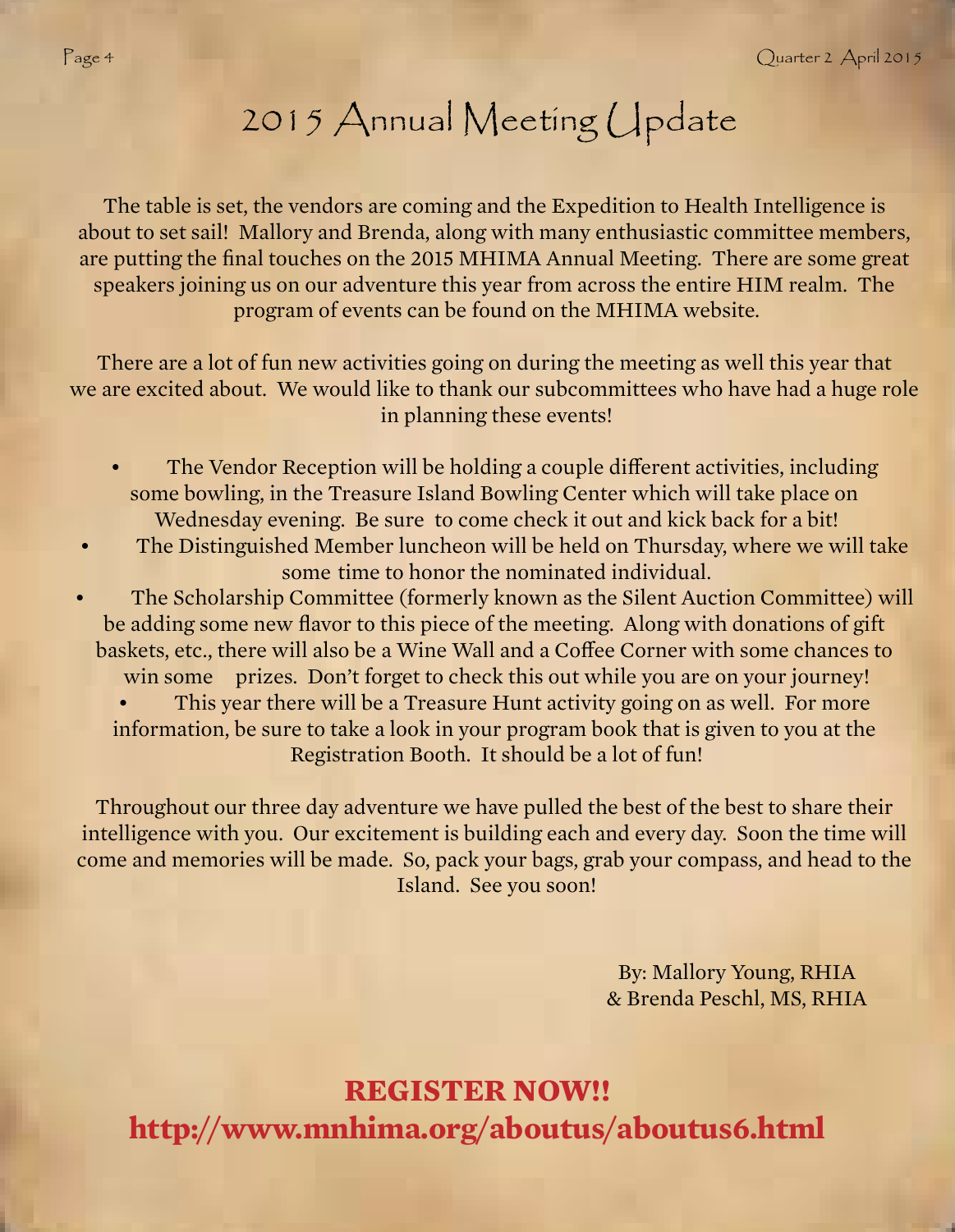# 2015 Annual Meeting Vendor Update

Hello MHIMA members! The Marketing and Communication Committee is working hard to sign up vendors for this year's conference at Treasure Island Resort and Casino. We have had 29 vendors sign up so far and I know there are more interested or registering very soon. It has been a learning experience for me to solicit vendors for our conference and an enjoyable one. I am sure the rest of the members helping can agree. I appreciate the help from the sub-committee and Deb as I am learning more about this process each day.

I have found it interesting to learn more about the products of the vendors that are participating and answer their questions as they arise. We are so fortunate to have such a huge membership within our state; this of course draws more vendors since they see how great we are! The vendors play such an important part of our conference. Please remember to stop by and visit with them during our breaks and also join in the fun of the Vendor Reception on Wednesday night. This year it will be in the bowling alley at Treasure Island.

If you know of anyone that would like to join as a vendor please let Deb or I know so we can reach out. There is still time for vendors to register, so please direct them to http://www.mnhima.org/links/links.html for more information!

The MHIMA booth will be directly across from the Registration booth so make sure you stop by and say hi and see what we are offering this year to all of our members. Some highlights will be the free exam testing to a MHIMA member that is a recent graduate or will graduate within 6 months, a spinning wheel game for a chance to win prizes and we will be selling 3 items this year to help support our organization.

They will include chapstick, a clip with a light on it (great to help find your way) and a messenger bag! We do have some jackets left from last year's conference that we will be offering deals on.

Most importantly, remember to stop by the MHIMA booth and ask about volunteering within our organization. You can put a little or a lot of time into what you want to do. It is a great way to network with other professionals and of course volunteering is highly satisfying and a great way to be a part of the team that is making a difference in our organization!

> Thank you, Lorna Clodfelder, RHIT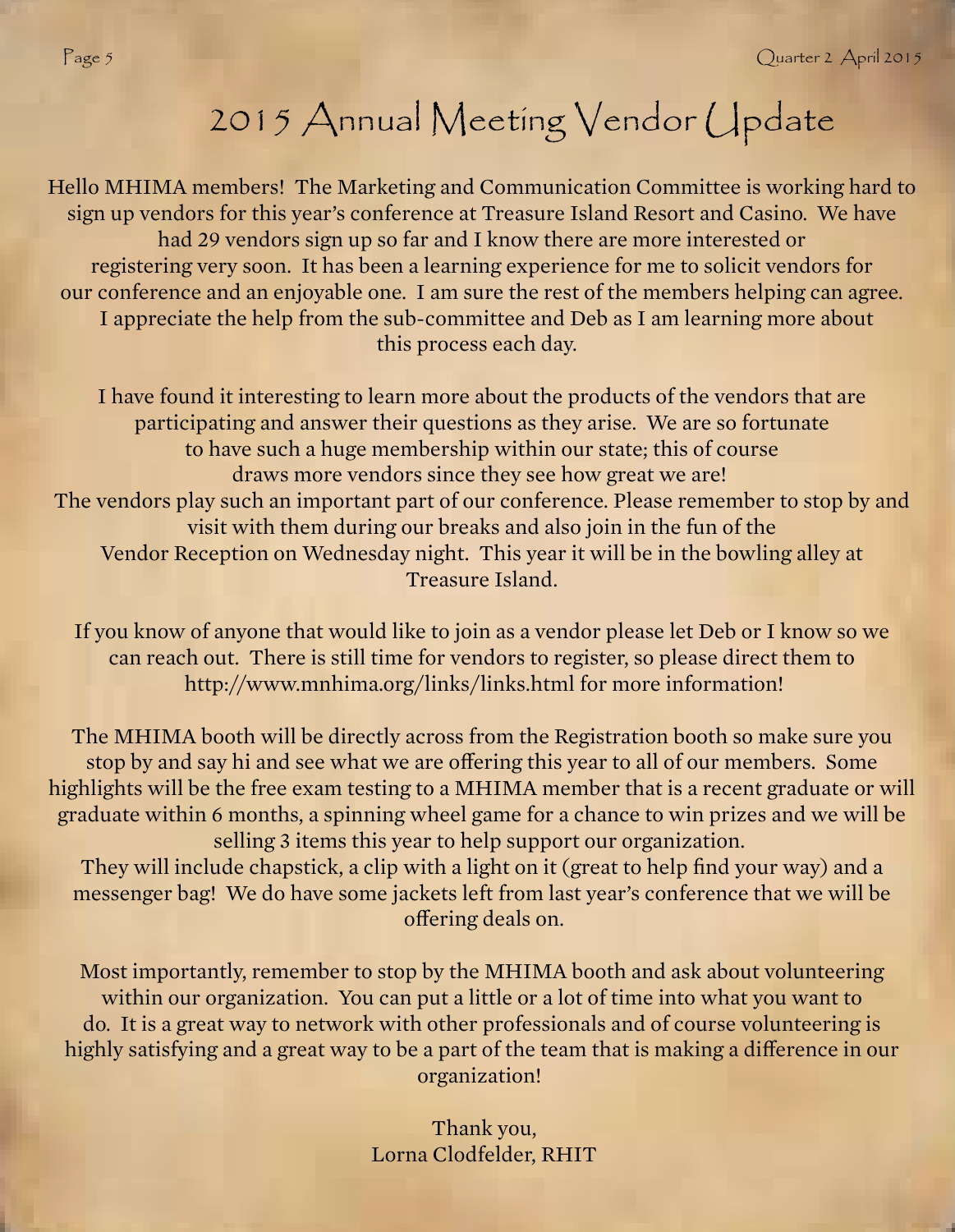### Silent Auction Donations Needed!

Silent Auction Donations Needed to Support MHIMA Student Merit Scholarship Fund at AHIMA Foundation

 Each year, the MHIMA Board of Directors awards scholarships to HIM students based on merit. The funds for these scholarships are derived from direct donations to the MHIMA Student Merit Scholarship Fund, and also from the proceeds of our Silent Auction held each year at the MHIMA Annual Meeting. The funds are held at the AHIMA Foundation, which makes it possible for donations to be tax deductible.

This year, we are expanding the Silent Auction to include a Wine Wall and Coffee Corner, so we are seeking donations of wine and coffee-related items such as specialty coffees, K-cups, hot chocolate, coffee mugs, etc. im addition to all the great donations for the regular Silent Auction.

 It's ok if you haven't obtained the donated item, just let us know what you plan to donate, and the approximate value. We also would like a photo of your item when available to post on the Annual Meeting Silent Auction page.

Visit www.mnhima.org and the Annual Meeting page for the form to donate!

 Thank You! 2015 MHIMA Scholarship Committee

# Legal Manual Update

The Legal Reference Manual Committee has been hard at work this year. Changes to 6 of the 14 chapters were completed in the first quarter.

- Chap 3: Required Voluntary Reporting
- Chap 4: Legal Proceedings
- Chap 6: Consents
- Chap 9: Home Care and Hospice
- Chap 13: Research
- Chap 14: Medical Identity Theft
- Appendix: Mergers and Acquisitions

The Legal Reference Manual is reviewed and updated continuously throughout the year so that subscribers can rely on the manual for up to date information about the latest regulatory policy changes at the state and federal level that impact HIM practice in Minnesota. The committee also addresses questions from members throughout the year. MHIMA members who would like to contribute their expertise to the Legal Reference Manual are asked to contact Diane Wolfe at diane.wolfe@allina.com.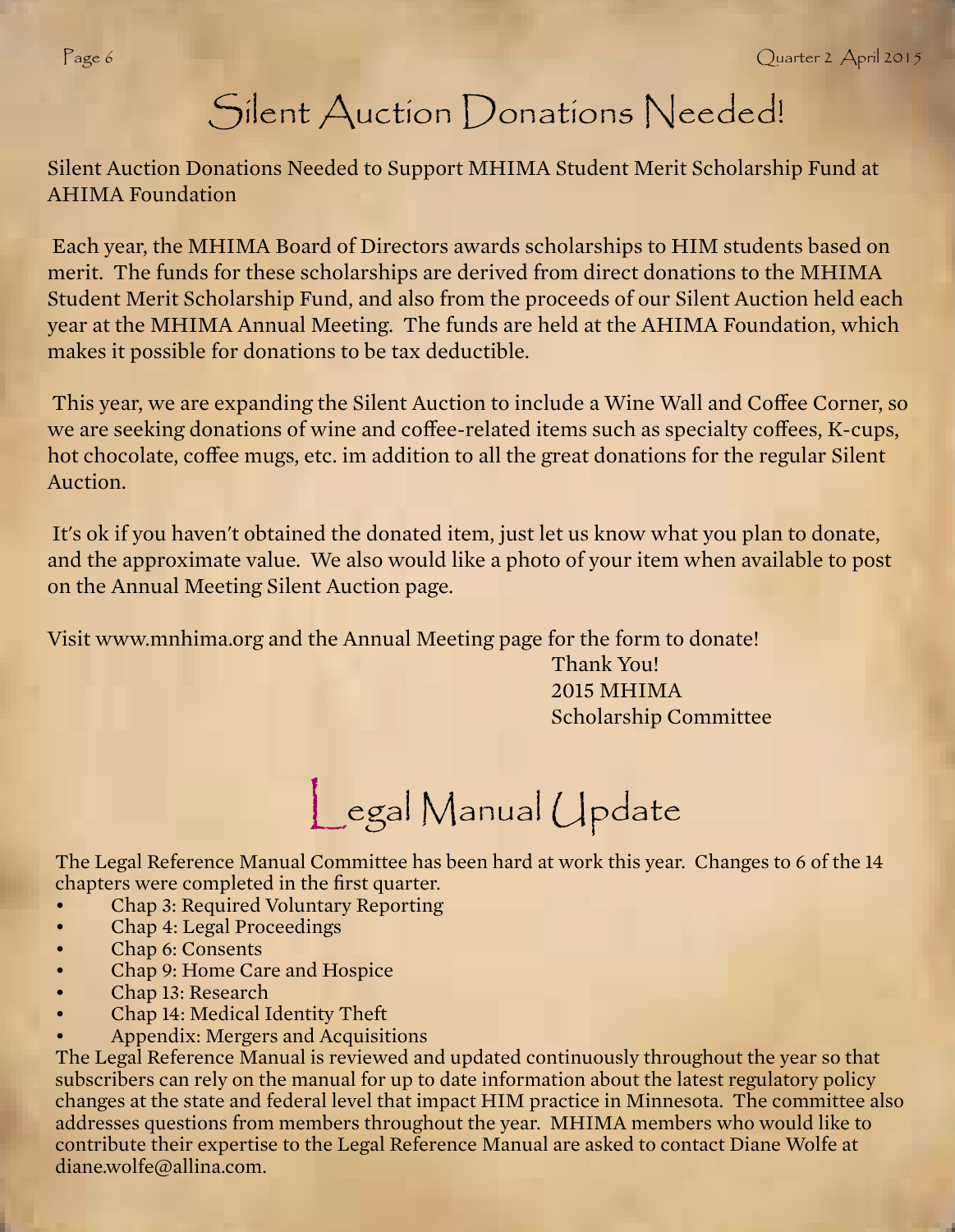## Distinguished Member

#### MHIMA 2015 Distinguished Member

The Distinguished Member Award identifies and honors outstanding members of the Minnesota Health Information Association (MHIMA) for their loyal service to the state association. Candidates must have been an active member of MHIMA for five (5) years or longer and have made an outstanding contribution to the profession. The Minnesota Health Information Management Association (MHIMA) Nominating Committee and Board of Directors are pleased to announce Gina Sanvik, RHIA, AHIMA Approved ICD-10-CM/PCS Trainer as the 2015 MHIMA Distinguished Member.

Gina has been an active member of MHIMA and AHIMA since 1991. Graduating with a Bachelor's degree in Health Information Management from The College of St. Scholastica and currently enrolled in their HIM Master's degree program with a projected completion of this 2015 summer.

Gina's outgoing personality, vast knowledge and ease with people has allowed her to smoothly transition through many areas of the MHIMA board and profession. She has been an active member since 2002 serving on many committees including Coding and Data Quality, Coding Roundtables, Coding Education, Distinguished Member, Nominating, Education, Annual Meeting and Silent Auction/Scholarship Committees. Gina has additionally served on the MHIMA Board as the Secretary from 2007-2008, Delegate Director from 2008-2010, President Elect, President and Past President from 2010-2013, and continues to serve on various MHIMA committees. Gina did not stop at the state level, flourishing as an active member for AHIMA on the RHIA Job Task Analysis Workgroup in 2008 and various ICD-10 groups 2009-2010. Beyond sharing her leadership skills, Gina has also authored and co-authored several articles; most recently published as an ICD-10-PCS

expert. She strives to share the knowledge she has with others to ease the path and transition of ICD-10. Gina has progressed and shared with many through her journey as an RHIA. Her vast knowledge for coding and compliance has engaged her with many individuals as a Coder, Coding Manager, Coding

Consultant and Coding Adjunct Instructor. Gina has been able to also assist in the customer focus as a Product Manager and Business Analyst. She is currently a CLU & CAC Content Manager and a driving leader in CAC and ICD-10 coding interpretation.

Gina continues to demonstrate her passion for HIM and commitment to the profession through all of the committees, articles authored, mentorship, leadership and friendship. She is constantly finding ways to challenge her knowledge and go the extra mile to stay ahead in the ever changing profession. Gina's dedication is seen in all she does through her compassion and drive. She measures her success upon those she encounters, helps and guides.

Gina is a true leader and encompasses all that an HIM professional should strive to be. In recognition of all that she is, has accomplished and has contributed to this profession

and to our Association, MHIMA proudly confers on Gina Sanvik the 2015 Distinguished Member Award.



Gina Sanvik, RHIA, AHIMA Approved ICD-10-CM/PCS Trainer 2015 MHIMA Distinguished Member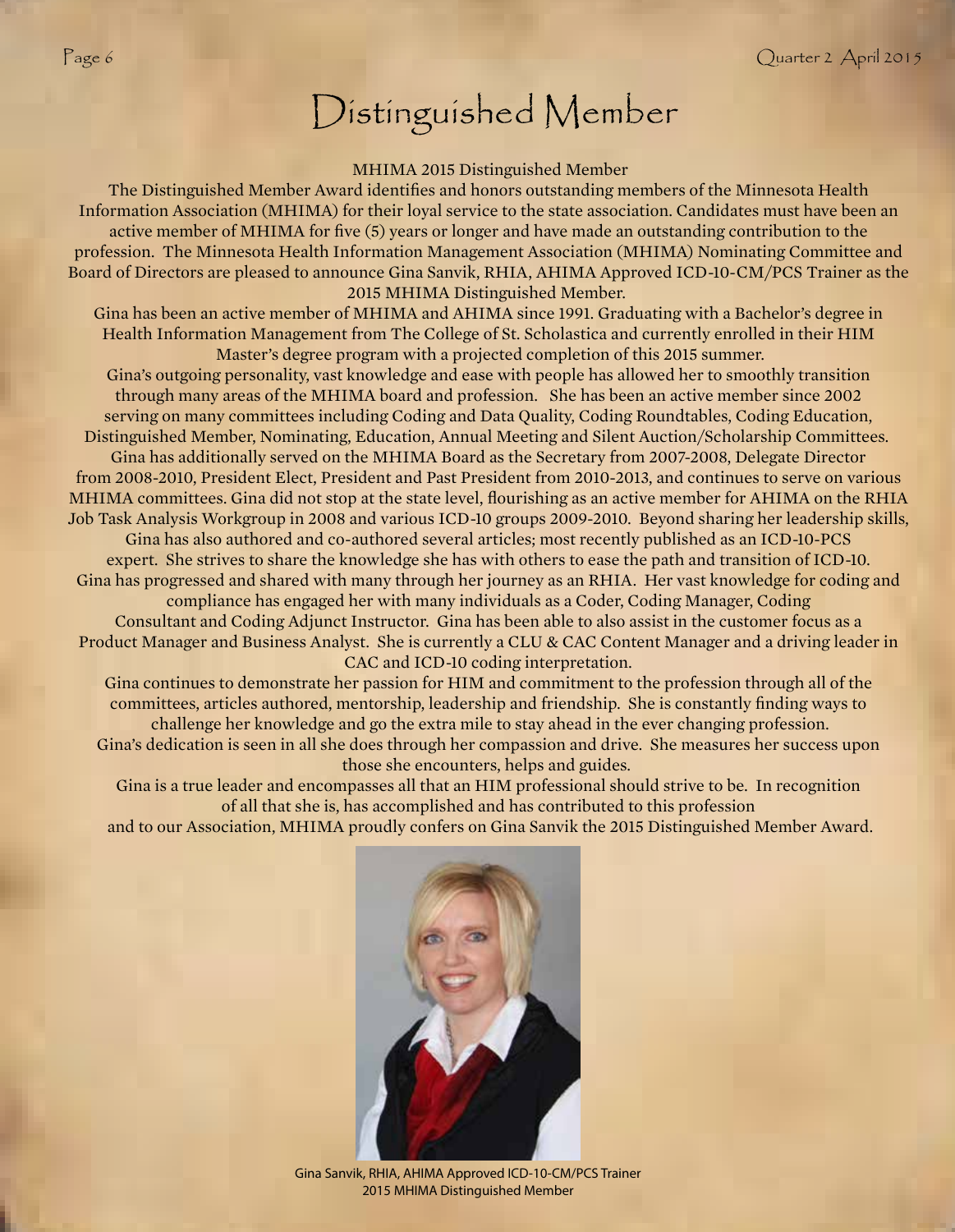Page 7 Quarter 2 April 2015

# 2015 MHIMA Volunteers!

### Annual Meeting

Melissa Aykens Dawn Barwald Danika Brinda Vicki Chelf Lawrence Lorna Clodfelder Jessica Dalton Lori Diederichs Kelsey Donatelle Janine Ellingson Barbara Fleischer Lanette Geissler Linnea Hansen Kim Hetzer Theresa Honsey Margaret Idell Mary Juenemann Katie Kerr Meredith Lathrop Amelia Lisi Chris Lucas Amanda Maas Maggie Borchardt Rachel Malvin Robyn Mechtel Emily Morley Katie Ohearn Tammy Olson Pam Hesse Stacy Ratzla Gina Sanvik Joy Schmitt Christina Wallner Julie Tiemann Brielle Wolf Diane Wolfe Kayla Staley Laura Hollerman Lucinda Hopkins



### Coding/ICD-10

Katie Kerr Gina Hale Sharon Dressel Sheila Peterson Brittany Johnson Mindy Parlin Laura Halverson Angela Rundquist Jennifer Erickson Sally Hamilton

### Emerging Topics

Laura Blabac Amy Verhulst Laura Halverson Mary Johnson Danika Brinda (webinar) Amanda Maas (webinar)

### Marketing & Communications

Peggy Errede Brandi Bierbrauer Cynthia Norling Melissa Campbell Rita Wadekamper Eunice Carlson Tammy Olson Amelia Lisi Angela Jones Linnea Sommer Gabriel Vincent Carolyn Gaarder Karrie Elliot Amy Dinger Kayla Staley

### Legal Manual

Sue Nathe Diane Wolfe Linnea Hansen Bonnie Coffey Amanda Deering Lisa Deml Deb Gilberton Ryan Johns Asia Johnson Nyssa Larson Josh Larson Joni Leithe Barb Miller Emily Morley Louise Sather Bonnie Stejskal Deb Switzer Charles Tchuinkwa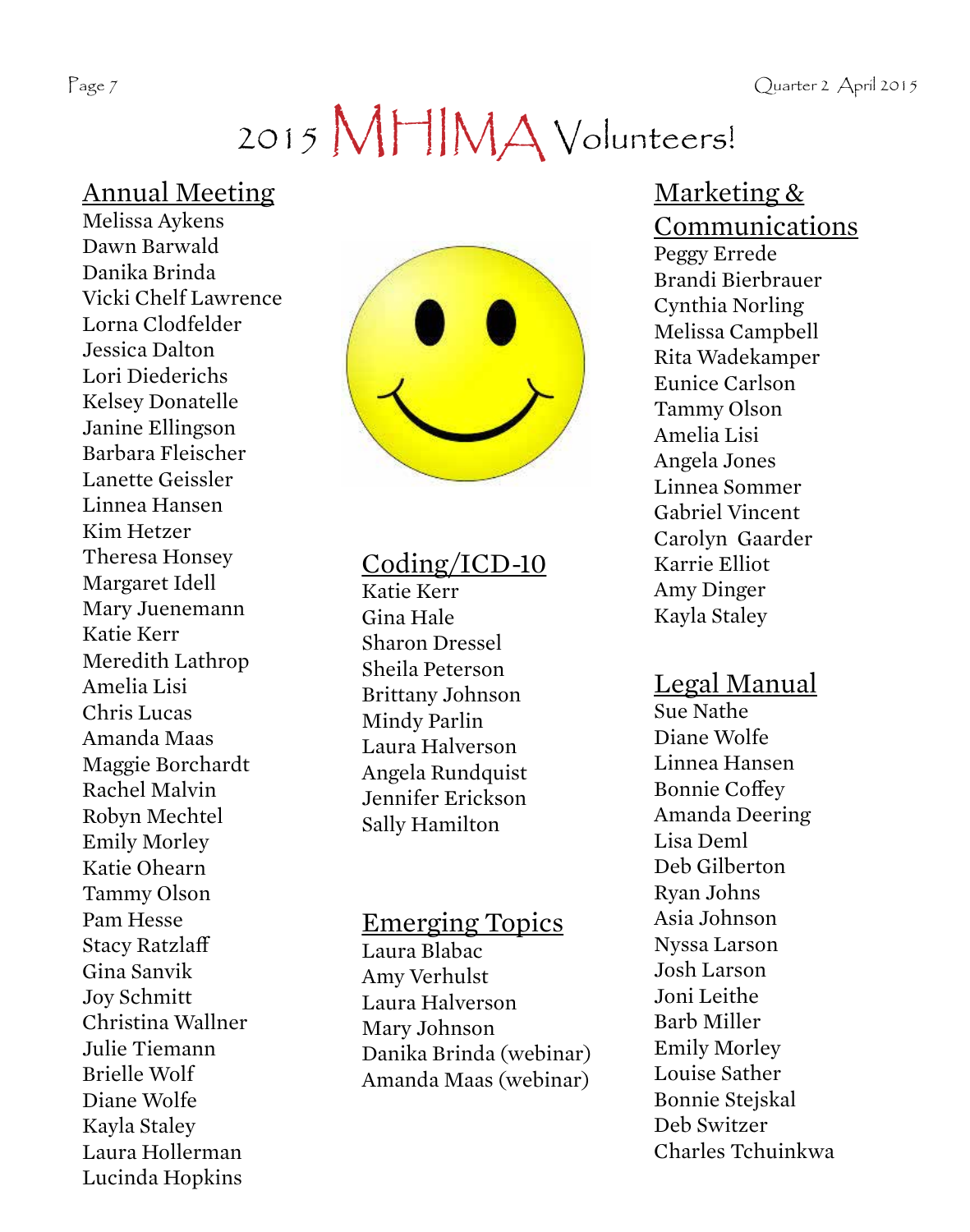

### Emerging Topics Upcoming Webinars

Attention new HIM Managers, new graduates, students or other professionals considering a career path in HIM Management! MHIMA will be hosting a webinar this June on the subject of managing an HIM Department in today's healthcare environment. The webinar will focus on describing the day-to-day tasks most commonly experienced by an HIM manager. In addition to the tasks, presenter Amanda Maas, RHIA, CHPS will also offer some management development tools and techniques to help prepare listeners for the excitement and challenges of management

Speaker: Amanda Maas, RHIA, CHPS Webinar Date: June 10, 2015 Webinar Title: Managing an HIM Department in 2015 AHIMA Pathways level: Knowledge Audience: New HIM managers, new graduates, students or others interested in learning about HIM department management.

### Patient Matching in an HIE Era

Health Information Exchange is growing at a rapid rate as initiatives such as Meaningful Use and as the Minnesota's 2015 Interoperable Electronic Health Record Mandate arrived at its January 1st 2015 deadline. As a result of this, matching records to the correct person is becoming increasingly complicated as organizations share records electronically using different systems, and in a mobile society where patients seek care in many healthcare settings.

While many hospitals, health systems, medical groups, and other organizations serving the health care industry have developed ways to improve the accuracy of matching patient records, these methods have not been adopted uniformly across the industry (Morris, et.al., , 2014, p. 2). An environmental scan performed by ONC shows that no single solution can accomplish this feat given the underlying contributors to the challenge of accurate record linking, but that a multi-faceted approach to improve patient matching can make incremental progress to improve the current average match rates in the industry (Morris, et.al, 2014, p. 2). In 1996, HIPAA recommended that a national patient identifier be considered to support patient matching, however, federal funding for the effort remains unsupported. As part of MHIMA's attendance at the federal Capitol Hill day, members raised awareness of the issue with Congressional representatives and requested that legislators propose and adopt patient matching data standards, in order to provide the foundation to support continued electronic initiatives.

For more information about the environmental scan done and the efforts being made by various healthcare entities, a link to the copy of the ONC report is available on the MHIMA website under HIM Trends & Topics > EHR/Informatics page.

Morris, G., Farnum, G., Afzal, S., Robinson, C., Green, J. & Coughlin, C. (2014, February 7). Patient identification and matching final report. Retrieved from http://www.healthit.gov/sites/default/files/patient\_identification\_matching\_final\_report.pdf By: Laura Blabac, RHIA, CHDA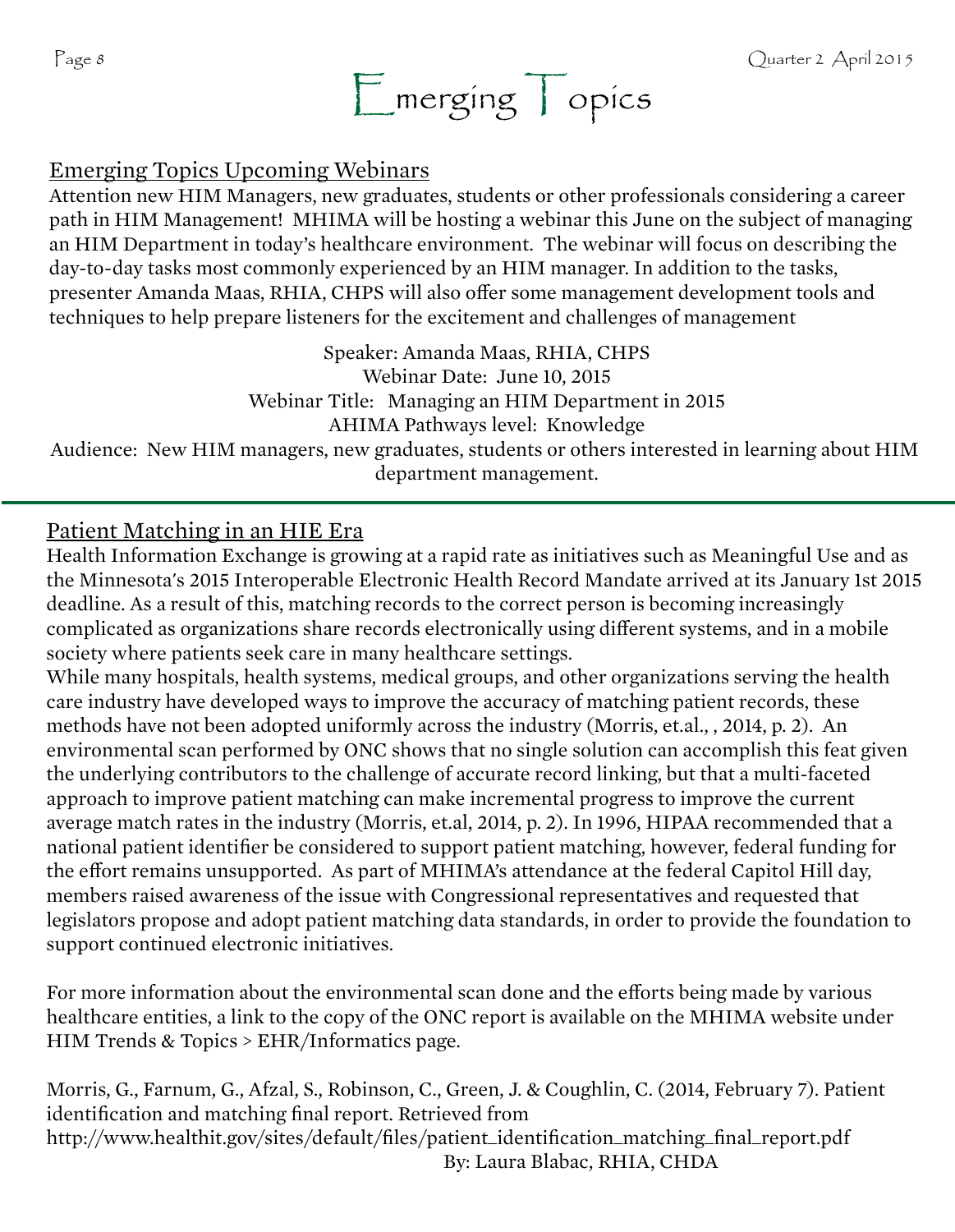

The MHIMA Coding KFA has been really busy and have many offerings for our members.

ICD-10 Refresher Webinar Series

MHIMA has partnered with Himagine Solutions to provide 18 webinars on ICD-10 to fully prepare you as coding professionals to identify and assign ICD-10-CM and PCS codes. The webinars cover PCS and CM as well as some specific chapters and documentation challenges. Once purchased you can watch the webinars at your own pace and would be a great way to educate a department as well as remote coders. The webinars will be available to purchase through October 2015. There are multiple webinar packages available for purchase. Don't miss this great opportunity for additional ICD-10 training! Visit www.mnhima.org to register for the webinars.

ICD-10 Advanced application Bootcamp July 23rd- 24th, 2015 at The College of St. Scholastica, St. Cloud, MN campus

MHIMA has partnered with Cortnie Simmons to provide a 2-day ICD-10 boot camp to focused on applying ICD-10-CM/PCS codes to real case scenarios. You may remember Cortnie from MHIMA's previous ICD-10 bootcamp in January. Attendees of this bootcamp will get hands on experience applying the new code set to live record examples. Please watch the website for registration details….

Do you have a coding question or a need help coding a specific case? If so, submit it to the Coding KFA for discussion at an upcoming Coding Roundtable. The next Coding Roundtable is scheduled for Wednesday, May 27, 2015 from noon to 1:00p.m. The Coding KFA will facilitate discussion about ICD-9 and ICD-10 topics that have been submitted by MHIMA members. The Coding Roundtable sessions are free and you can earn 1 CEU for attending. If you would like to submit a question or case, please e-mail it to executivedirector@mnhima.org. Please visit our webinar page for more information and to register for this free event.

Volunteers Needed!!

The Coding KFA is in need of volunteers. The Coding KFA is focused on providing meaningful coding education and resources to MHIMA members. We are looking for members interested in brainstorming ideas for coding education, the coding webpage on the MHIMA website, help with the planning of bootcamps and to work on the questions submitted for the Coding Roundtable sessions. The Coding KFA generally meets via audio conference once a month. If you are interested in volunteering on this committee, please e-mail Katie Kerr at kkerr@css.edu or Gina Hale at Gina.L.Hale@healthpartners.com.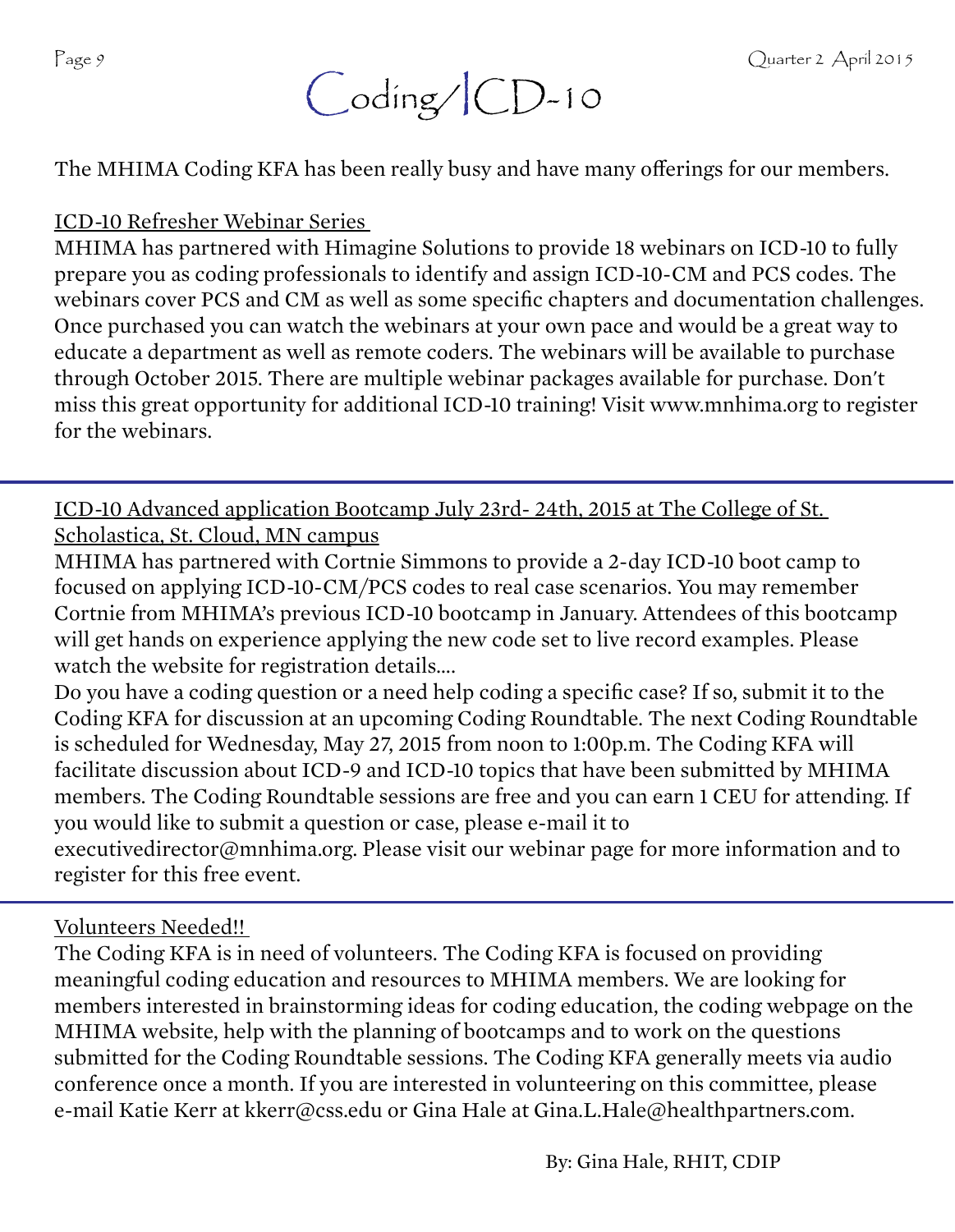

*Leadership The Eleanor Roosevelt Way* by Robin Gerber is an excellent book and I am including some useful and perhaps relevant bits of advice from that book.

Mentors: Be proactive about finding a mentor as you have everything to gain by seeking the advice of someone you respect. Mentors may be older or younger than you and you may have more than one at any given time and over the course of your career. However, if you find a great mentor, you must be willing to follow their advice.

Challenges: No one can avoid their share of challenges, difficulties and disasters. It is how you address these challenges that that will determine how your leadership style will develop. Eleanor certainly had her share of setbacks but none stopped her from achieving great things. Always take accountability for the choices that you make.

Colleagues: Find like-minded people who share your passions so you are able to not only learn from one another but also teach each other.

Negativity: Forget "I can't". Not one person will succeed by expecting to fail. Practice the positive. Focus on your abilities, talents and strengths.

Knowledge: Develop your knowledge so you know the way before you show the way. Developing your knowledge will prepare you for your critics. Test your ideas in small groups and be prepared to make any adjustments before going public.

Criticism: Best handled with minimum of emotion. Value constructive ideas but be strong when faced with unjust attacks.

Risks: All leaders are risk takers. Let others assist and advise you when you prepare to take a chance. All risk takers struggle with and overcome internal doubts and fear. Come to grips with your doubts and fears and move ahead. Ask yourself, "What is the worst thing that can happen?"

Learn: Give a time to any new idea. Listen. The best leaders are the best listeners.

As with any advice, take what you can use.

By: Carolyn Gaarder, RHIA